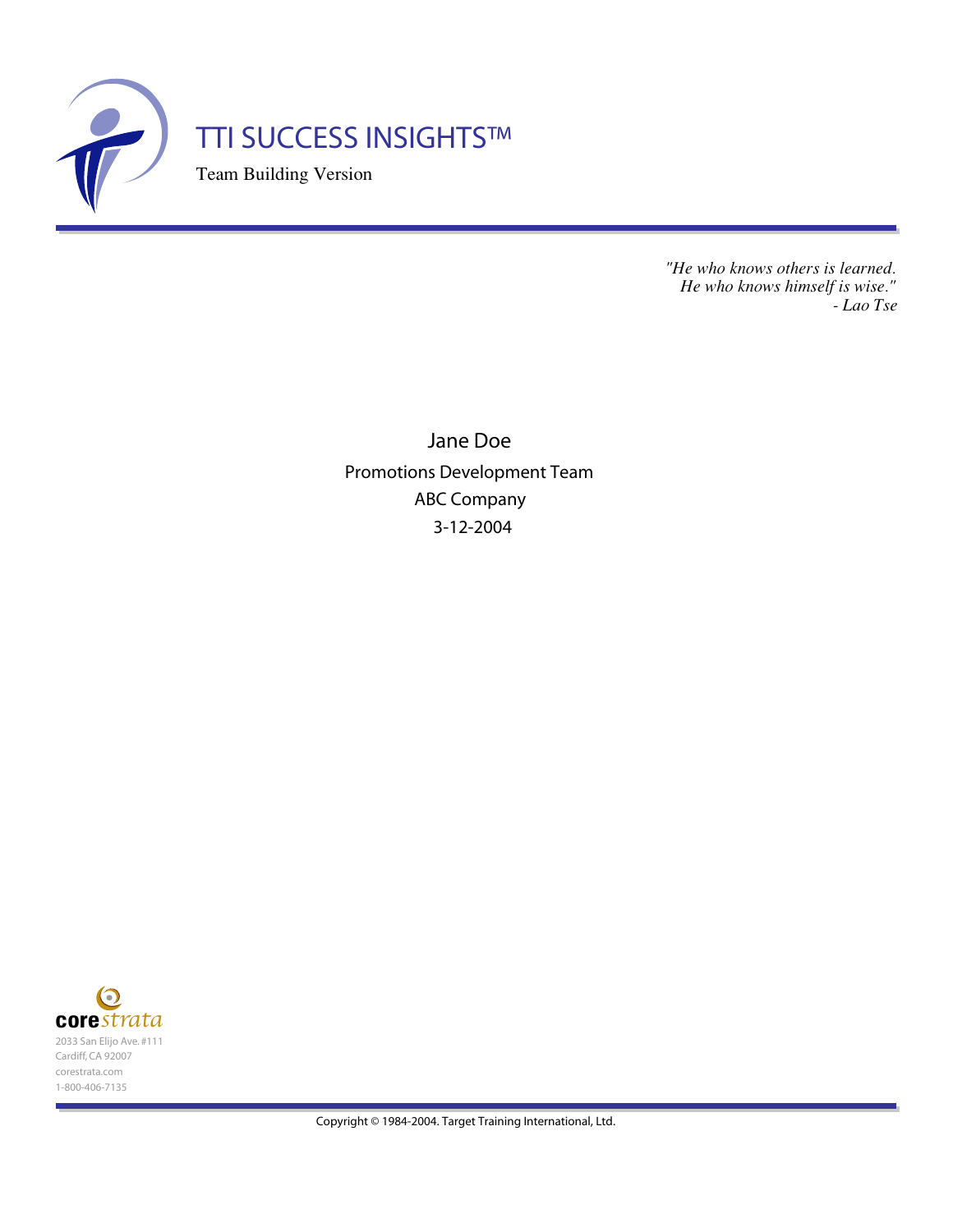

Behavioral research suggests that the most effective people are those who understand themselves, both their strengths and weaknesses, so they can develop strategies to meet the demands of their environment.

A person's behavior is a necessary and integral part of who they are. In other words, much of our behavior comes from "nature" (inherent), and much comes from "nurture" (our upbringing). It is the universal language of "how we act," or our observable human behavior.

In this report we are measuring four dimensions of normal behavior. They are:

- $\blacksquare$  how you respond to problems and challenges.
- $\blacksquare$  how you influence others to your point of view.
- $\blacksquare$  how you respond to the pace of the environment.
- $\blacksquare$  how you respond to rules and procedures set by others.

This report analyzes behavioral style; that is, a person's manner of doing things. Is the report 100% true? Yes, no and maybe. We are only measuring behavior. We only report statements from areas of behavior in which tendencies are shown. To improve accuracy, feel free to make notes or edit the report regarding any statement from the report that may or may not apply, but only after checking with friends or colleagues to see if they agree.

> *"All people exhibit all four behavioral factors in varying degrees of intensity." –W.M. Marston*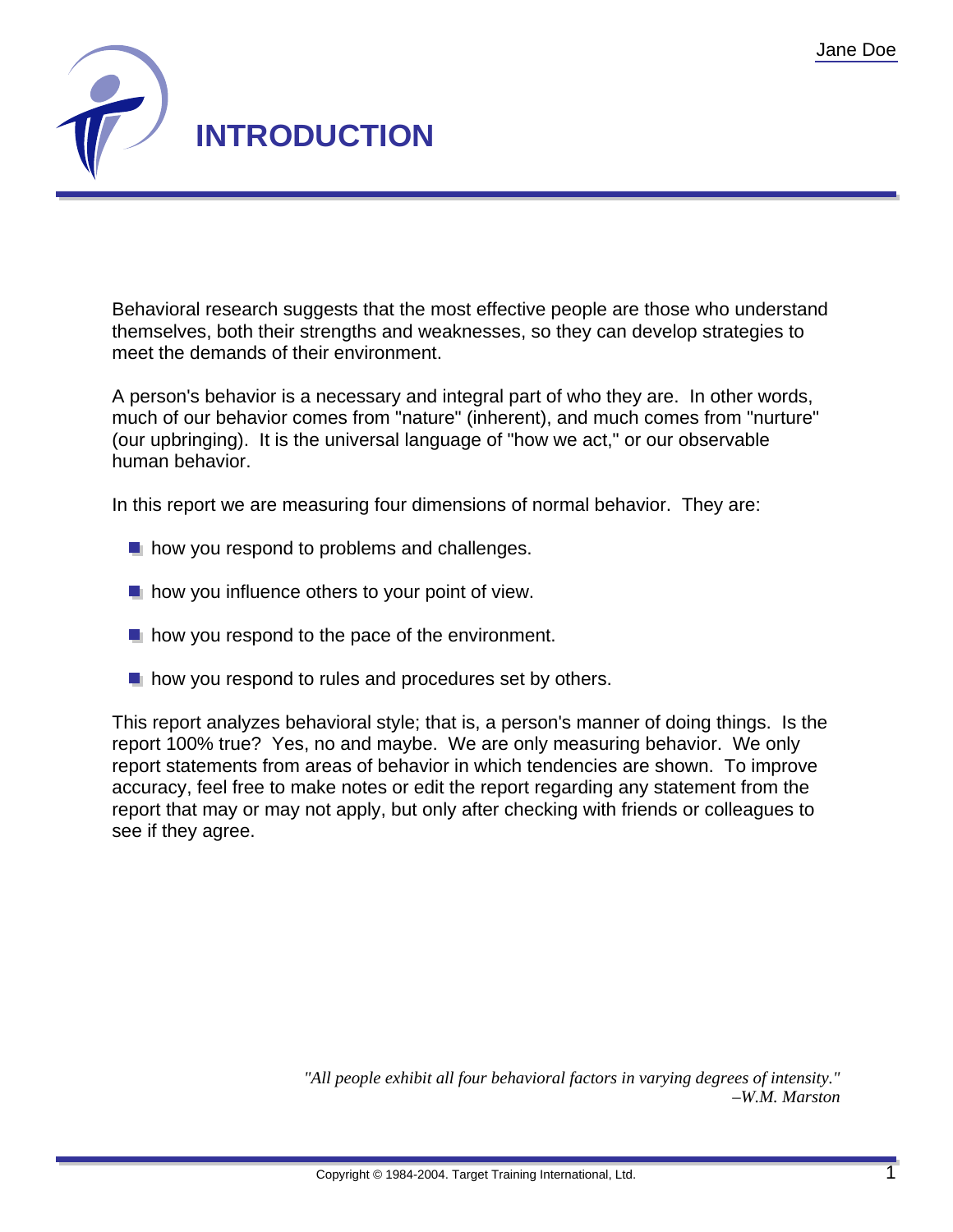

Based on Jane's responses, the report has generated general behavioral statements to provide information on her natural behavior. That is, if left on her own, HOW SHE WOULD CHOOSE TO DO THE JOB. Use this information to gain a better understanding of Jane's natural behavior.

Jane does not like close supervision. She likes to develop people and build organizations. She is most likely to be at her best in situations where important things, such as values, judgments, feelings and emotions are involved. She prides herself on her "intuition." She seeks popularity and social recognition. She likes to deal with people in a favorable social environment. Jane likes freedom from many controls. She prefers working for a participative manager. She does her best work in this kind of environment. She is usually filled with good intentions, but often lacks the time to fulfill them. She places her focus on people. To her, strangers are just friends she hasn't met! Jane, an outgoing person, feels at home with strangers. She has an extremely high trust level and is optimistic. Flattery will always generate a positive reaction from her.

Jane makes quick decisions. She believes rules exist to serve rather than to be followed by her. She likes to be involved in the decision-making process. She tends to make snap judgments or impulsive decisions. Jane tends to break the rules and then attempts to sell you on the fact it was the proper thing to do. Because of her trust and willing acceptance of people, she may misjudge the abilities of others. Sometimes she will seek the quick and simple decision. Her aversion to detailed work motivates her desire for simplicity.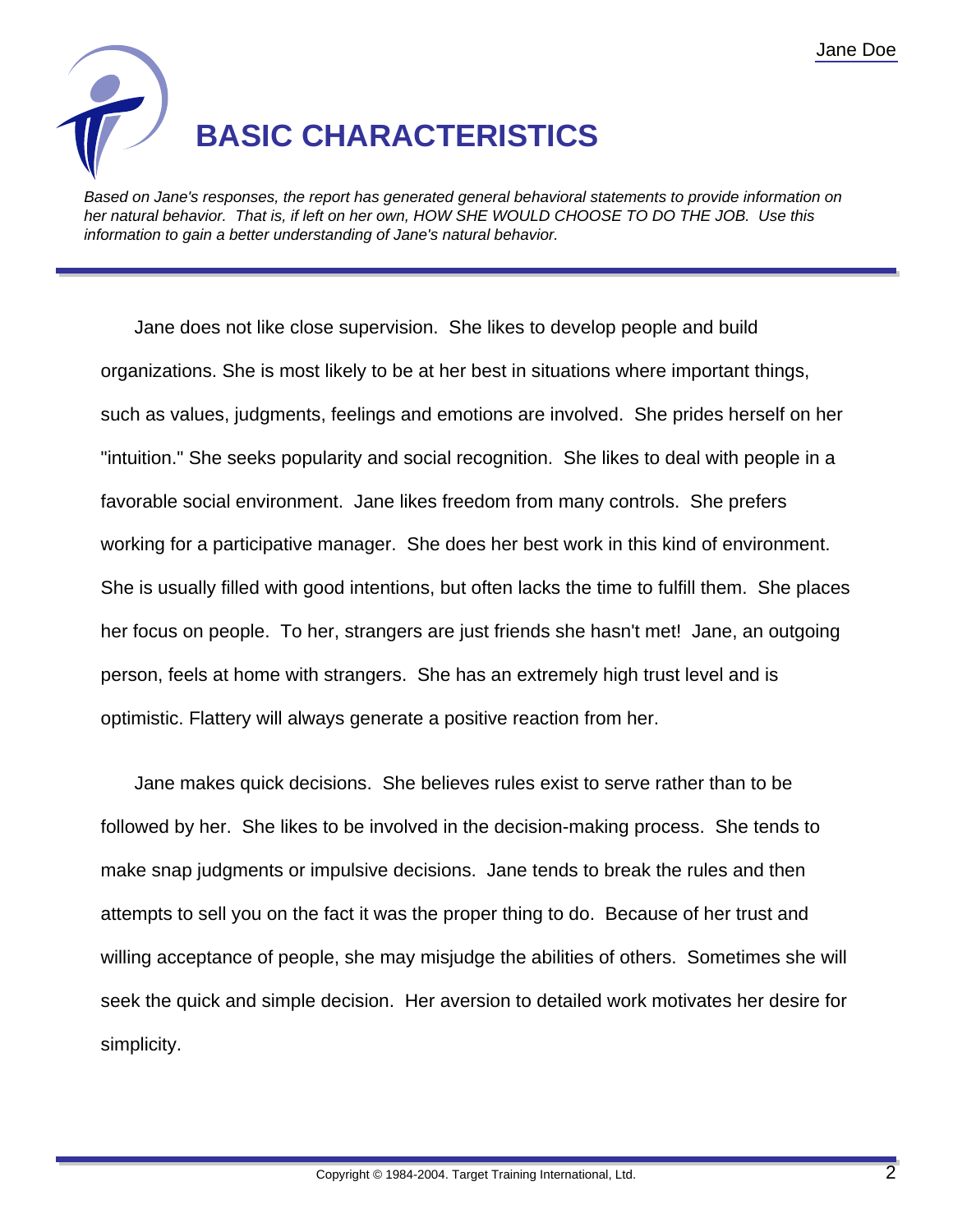

# **BASIC CHARACTERISTICS**

Jane may have a tendency to oversell certain styles. She is people-oriented and verbally fluent. She is highly excited by what influences her. She has the ability to look at the whole problem; for example, thinking about relationships, being concerned about the feelings of others and focusing on the real impact of her decisions and actions. It is important for Jane to use her people skills to "facilitate" agreement between people. She tends to look at all the things the group has in common, rather than key in on the differences. She will optimistically interact with people in an assured, diplomatic and poised manner. She can be intense and may not always fit the intensity to the situation.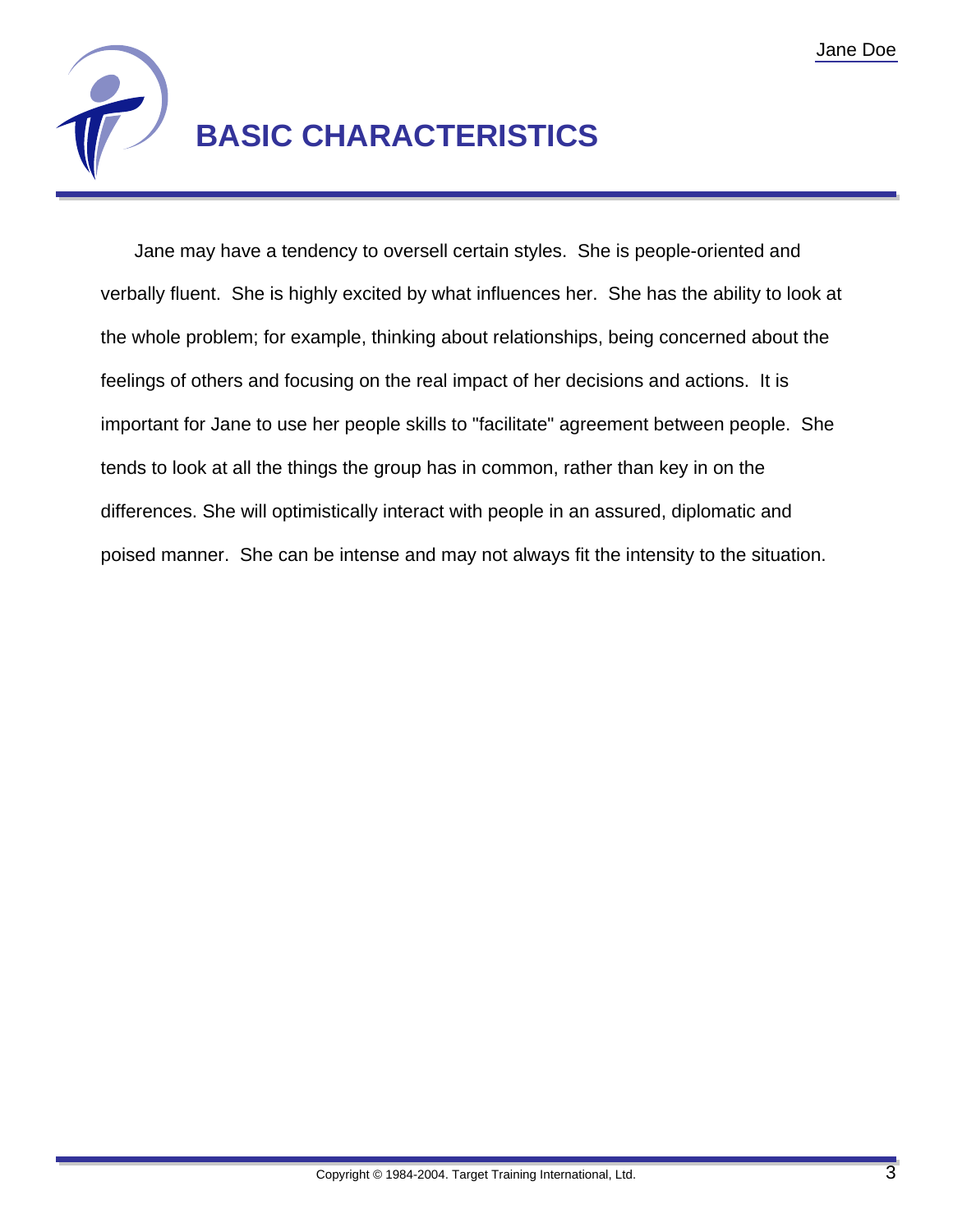

Jane sees her present work environment requiring her to exhibit the behavior listed on this page. If the following statements DO NOT sound job related, explore the reasons why she is adapting this behavior.

- $\blacksquare$  Having the ability to see the "big picture" as well as the small pieces of the puzzle.
- $\blacksquare$  A competitive environment, combined with a high degree of people skills.
- **Persistence in job completion.**
- **Obtaining results through people.**
- A good support team to handle paperwork.
- **Positive, outgoing, friendly behavior.**
- **Making tactful decisions.**
- **Motivating people to take action by using persuasive skills.**
- $\blacksquare$  Dealing with a wide variety of work activities.
- Skillful use of vocabulary for persuasive situations.
- **Quickly responding to crisis and change, with a strong desire for immediate results.**
- Contacting people using a variety of modes.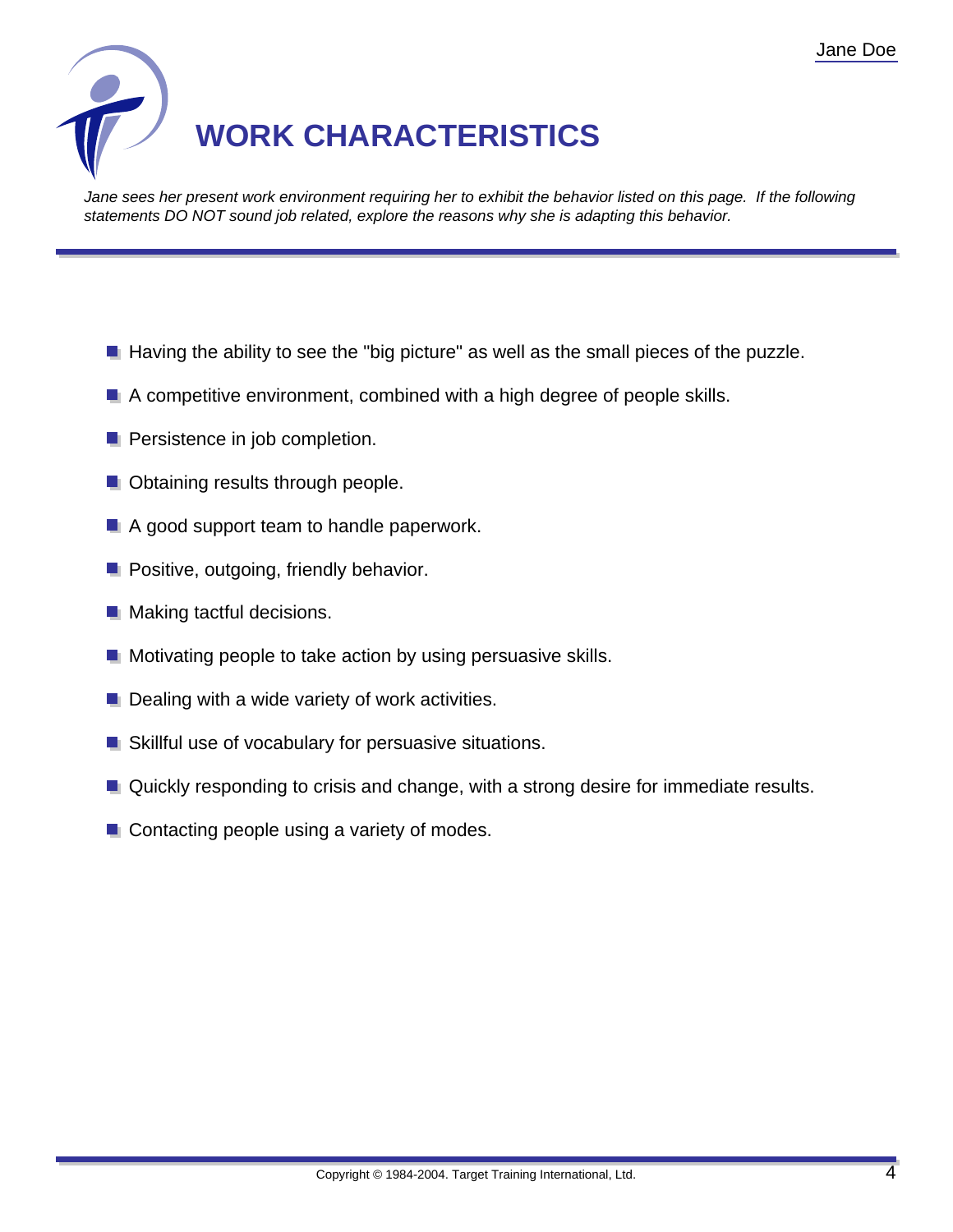

This section of the report identifies Jane's value to the team. Discuss this list and identify those values most important to the team.

- Team player.
- Positive sense of humor.
- Big thinker.
- Verbalizes her feelings.
- Motivates others towards goals.
- Inner-directed rather than tradition-directed--brings fresh ideas for solving problems.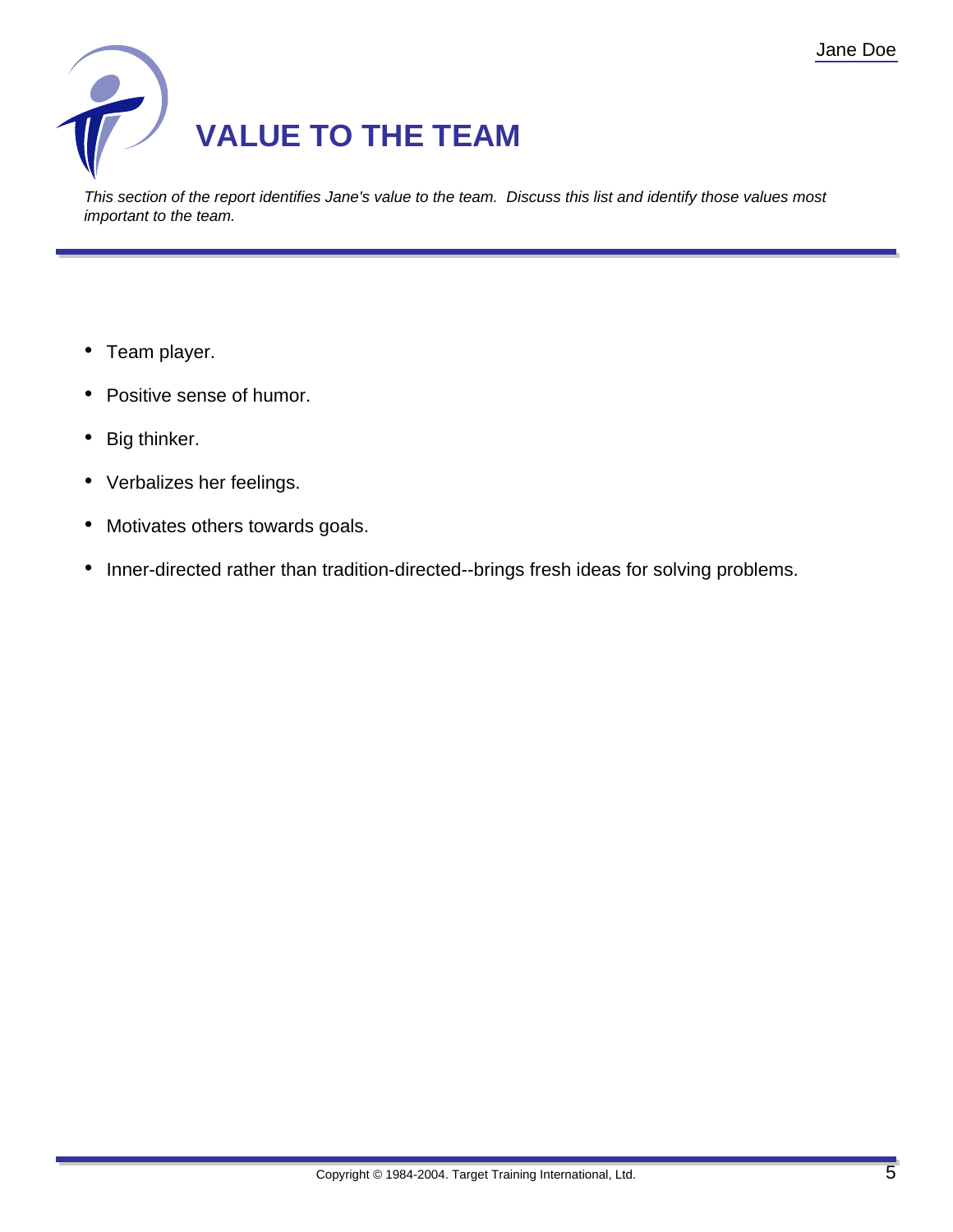

This section identifies the behavior Jane brings to the organization. Use these statements to capitalize on Jane's value to the team and organization.

- **Will join organizations to represent the company.**
- **Optimistic and enthusiastic.**
- **Builds confidence in others.**
- **Forward-looking and future-oriented.**
- $\blacksquare$  Tenacious.
- **Usually makes decisions with the bottom line in mind.**
- $\blacksquare$  Team player.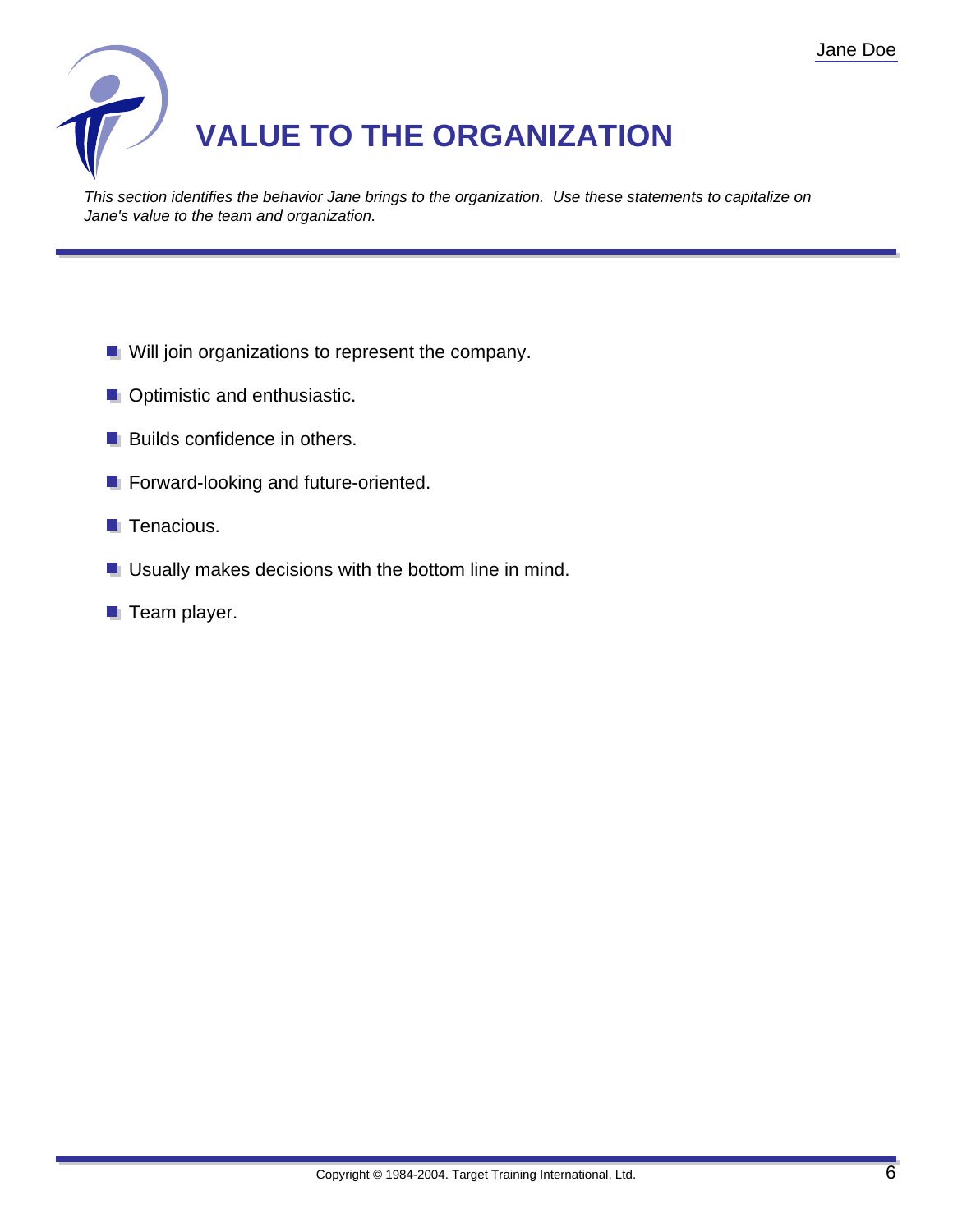

Most people are aware of and sensitive to the ways with which they prefer to be communicated. Many people find this section to be extremely accurate and important for enhanced interpersonal communication. This page provides other people with a list of things to DO when communicating with Jane. Read each statement and identify the 3 or 4 statements which are most important to her. We recommend highlighting the most important "DO's" and provide a listing to those who communicate with Jane most frequently.

### Do:

- $\blacksquare$  Define the problem in writing.
- Be brief--be bright--be gone.
- **Use a balanced, objective and emotional approach.**
- **P** Provide testimonials from people she sees as important.
- Ask for her opinions/ideas regarding people.
- **Provide a warm and friendly environment.**
- **Confront when in disagreement.**
- **Deal with details in writing, have her commit to modes of action.**
- **P** Provide "yes" or "no" answers--not maybe.
- Speak at a rapid pace.
- **P** Plan interaction that supports her dreams and intentions.
- **Offer special, immediate and continuing incentives for her willingness to take risks.**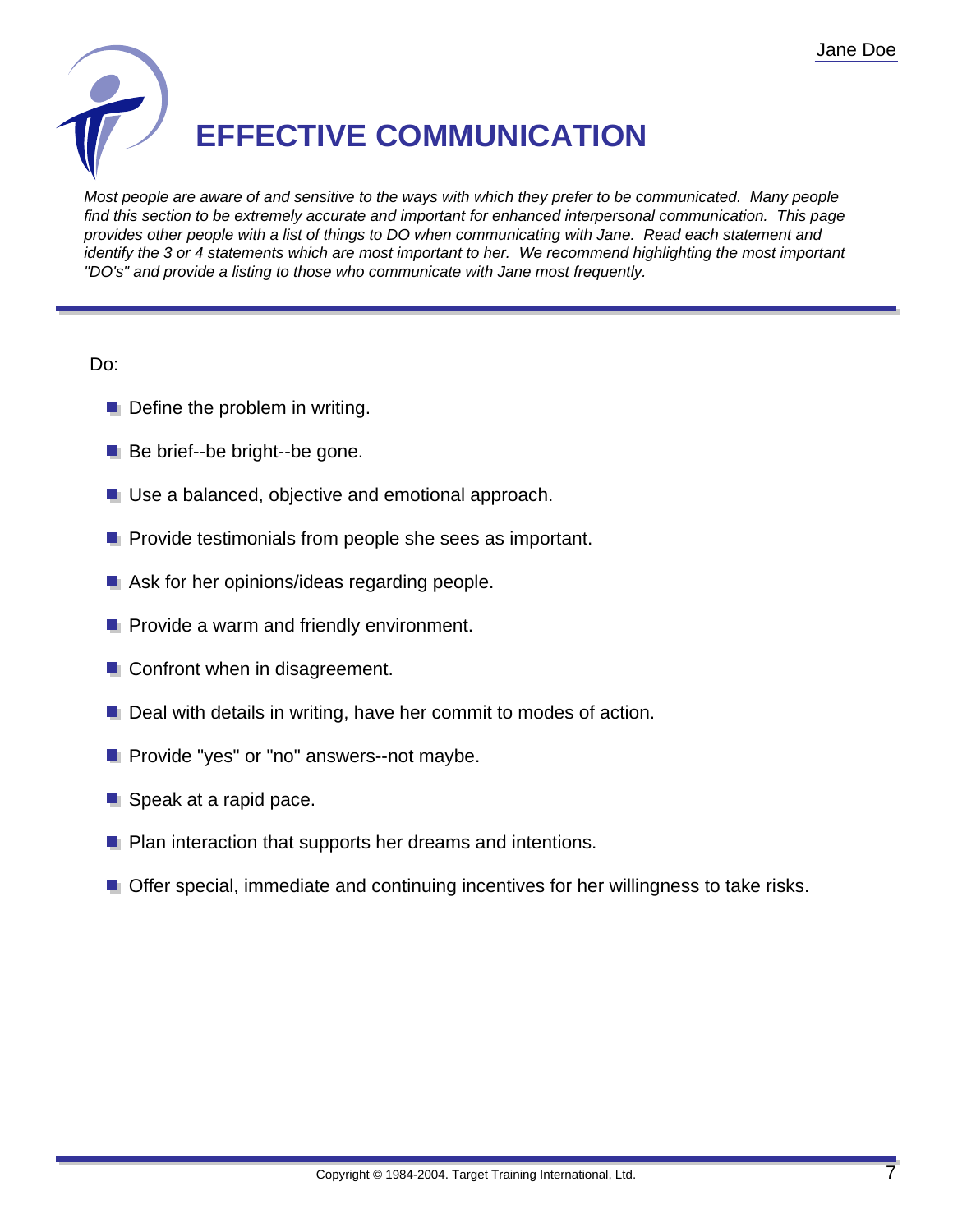

This section of the report is a list of things NOT to do while communicating with Jane. Review each statement with Jane and identify those methods of communication that result in frustration or reduced performance. By sharing this information, both parties can negotiate a communication system that is mutually agreeable.

### Don't:

- $\blacksquare$  Leave decisions hanging in the air.
- Give her your opinion unless asked.
- $\blacksquare$  Hesitate when confronted.
- $\blacksquare$  Talk down to her.
- Waste time trying to be impersonal, judgmental or too task-oriented.
- **D** Drive on to facts, figures, alternatives or abstractions.
- **Legislate or muffle--don't overcontrol the conversation.**
- $\blacksquare$  Be dictatorial.
- $\blacksquare$  Be paternalistic.
- Let her overpower you with verbiage.
- Be curt, cold or tight-lipped.
- Ramble.
- **T** "Dream" with her or you'll lose time.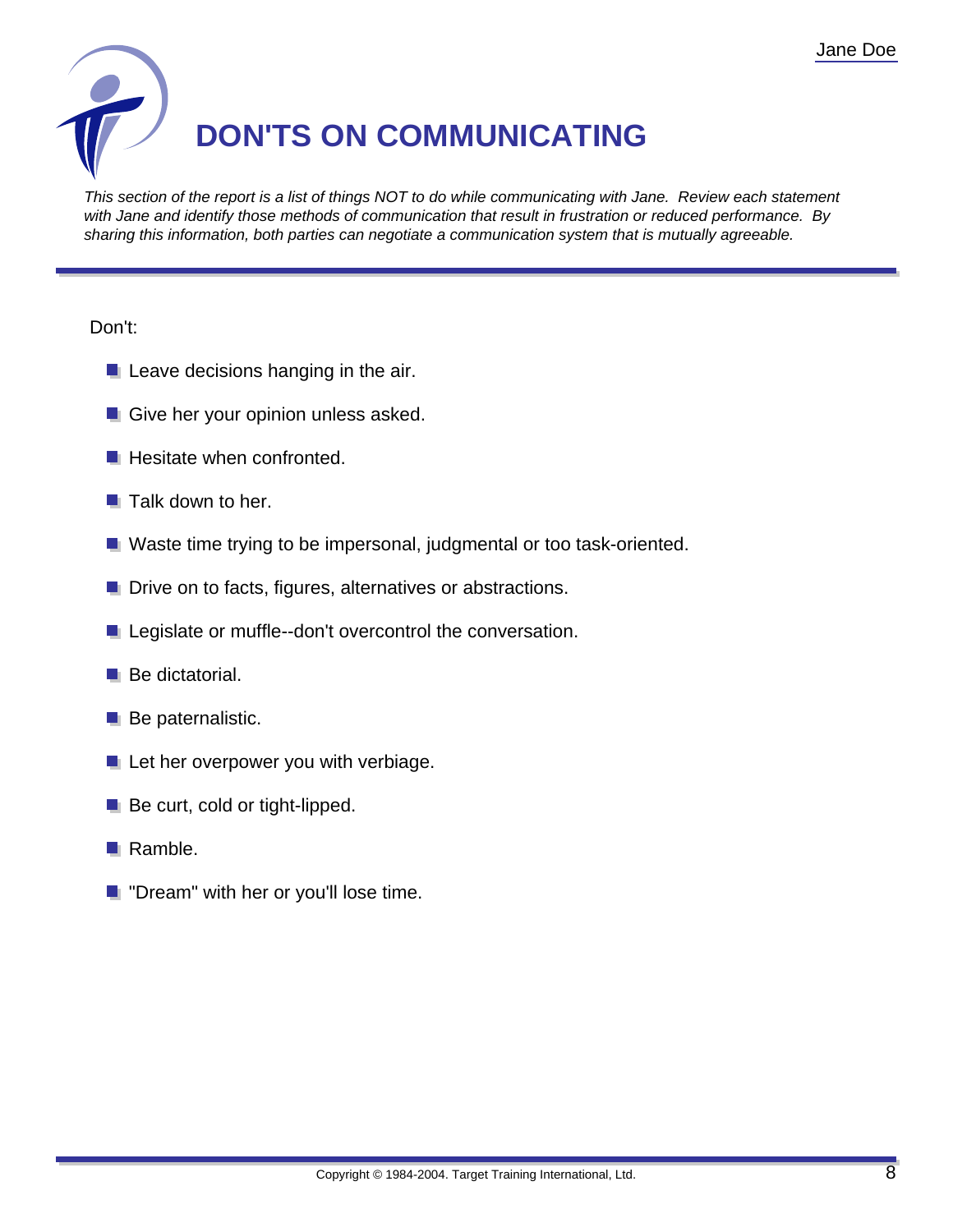

## **COMMUNICATION TIPS**

This section provides suggestions on methods which will improve Jane's communications with others. The tips include a brief description of typical people with whom she may interact. By adapting to the communication style desired by other people, Jane will become more effective in her communications with them. She may have to practice some flexibility in varying her communication style with others who may be different from herself. This flexibility and the ability to interpret the needs of others is the mark of a superior communicator.

| When communicating with a person who is<br>dependent, neat, conservative, perfectionist, careful<br>and compliant:                                                                                                                                                                                                                                                                                                                                      | When communicating with a person who is<br>ambitious, forceful, decisive, strong-willed,<br>independent and goal-oriented:                                                                                                                                                                                                                                                                                                                                                                                        |
|---------------------------------------------------------------------------------------------------------------------------------------------------------------------------------------------------------------------------------------------------------------------------------------------------------------------------------------------------------------------------------------------------------------------------------------------------------|-------------------------------------------------------------------------------------------------------------------------------------------------------------------------------------------------------------------------------------------------------------------------------------------------------------------------------------------------------------------------------------------------------------------------------------------------------------------------------------------------------------------|
| Prepare your "case" in advance.<br>Stick to business.<br>Be accurate and realistic.<br>Factors that will create tension or dissatisfaction:<br>Being giddy, casual, informal, loud.<br>Pushing too hard or being unrealistic with<br>deadlines.<br>Being disorganized or messy.                                                                                                                                                                         | Be clear, specific, brief and to the point.<br>Stick to business.<br>Be prepared with support material in a<br>well-organized "package."<br>Factors that will create tension or<br>dissatisfaction:<br>Talking about things that are not relevant to<br>the issue.<br>Leaving loopholes or cloudy issues.<br>Appearing disorganized.                                                                                                                                                                              |
| When communicating with a person who is patient,<br>predictable, reliable, steady, relaxed and modest:<br><b>E</b> Begin with a personal comment--break the ice.<br>Present your case softly, nonthreateningly.<br>Ask "how?" questions to draw their opinions.<br>Factors that will create tension or dissatisfaction:<br>Rushing headlong into business.<br>Being domineering or demanding.<br>Forcing them to respond quickly to your<br>objectives. | When communicating with a person who is<br>magnetic, enthusiastic, friendly, demonstrative<br>and political:<br>$\blacksquare$ Provide a warm and friendly environment.<br>Don't deal with a lot of details (put them in<br>writing).<br>Ask "feeling" questions to draw their opinions<br>or comments.<br>Factors that will create tension or<br>dissatisfaction:<br><b>B</b> Being curt, cold or tight-lipped.<br>Controlling the conversation.<br>Driving on facts and figures, alternatives,<br>abstractions. |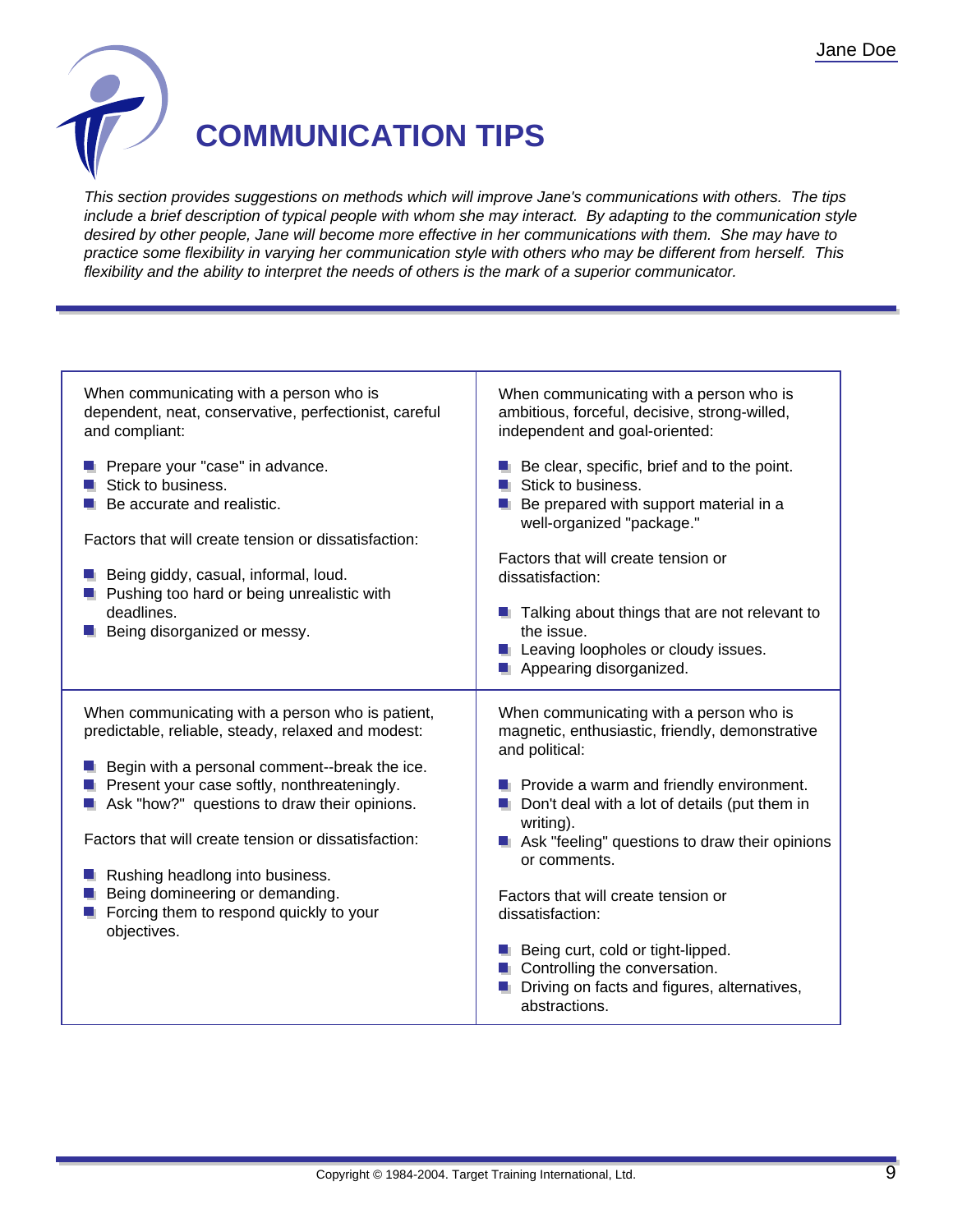

Jane's behavioral work style may or may not be compatible with other team members. Each team member brings their own strengths and weaknesses. This section of the report allows her strengths and weaknesses to be analyzed. Read and share these statements with other team members. Remember, a strength can turn into a weakness if overextended.

- STRENGTH Problem solver. POTENTIAL WEAKNESS Act impulsively and make decisions based on a surface analysis.
- STRENGTH Value people over things. POTENTIAL WEAKNESS Have difficulty planning and controlling time if people are involved.
- STRENGTH Good interpersonal relationship skills. POTENTIAL WEAKNESS May be too lenient and have trouble disciplining.
- STRENGTH Good sense of urgency. POTENTIAL WEAKNESS May not pay attention to all the details or be sloppy and disorganized.
- STRENGTH People-oriented. POTENTIAL WEAKNESS Unrealistic in appraising people--tends to trust people indiscriminately.
- STRENGTH Good communicator and good at meeting new people. POTENTIAL WEAKNESS - May oversell herself and turn others off.
- STRENGTH Optimistic communications style. POTENTIAL WEAKNESS May be talking when she should be listening.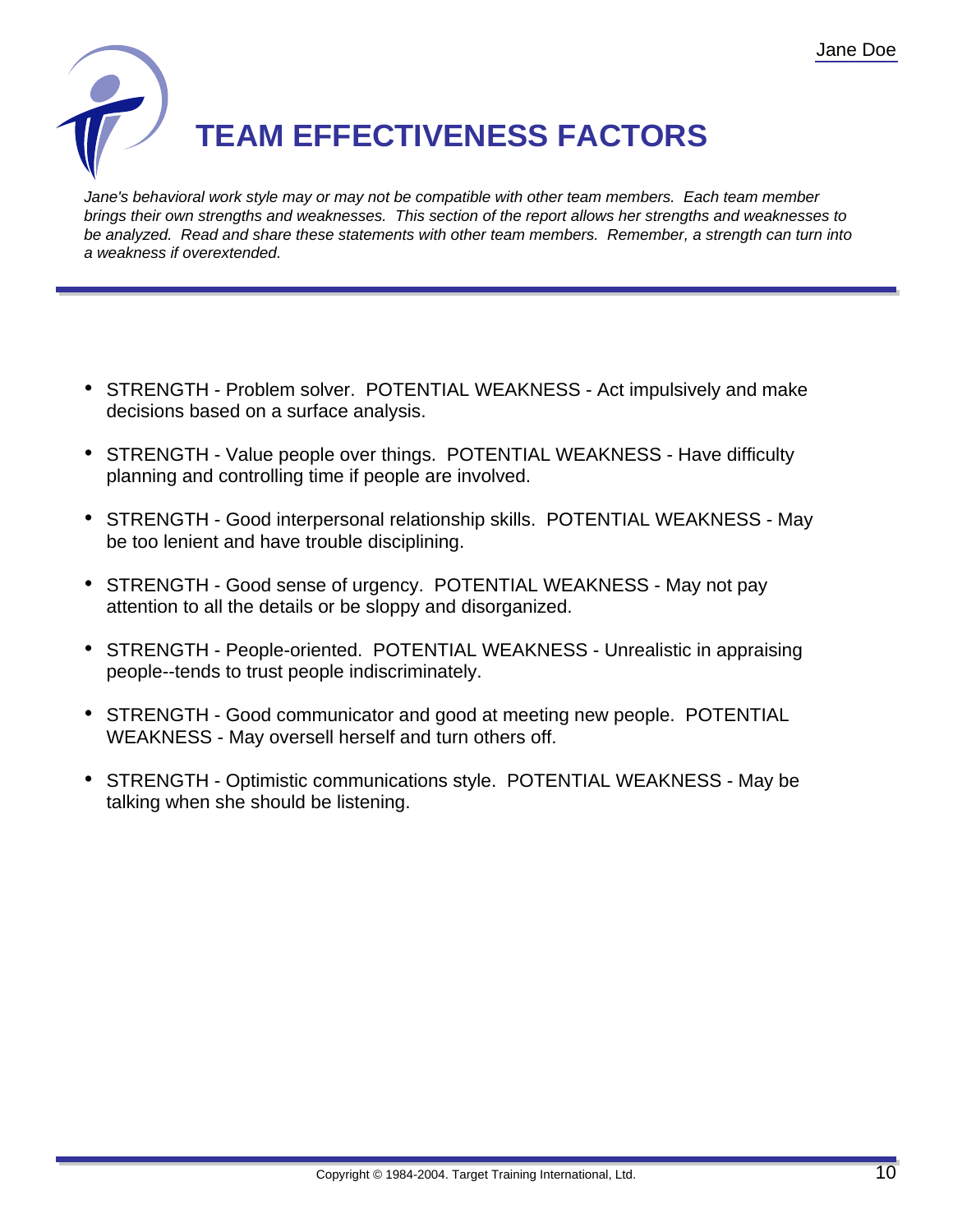

A person's behavior and feelings may be quickly telegraphed to others. This section provides additional information on Jane's self-perception and how, under certain conditions, others may perceive her behavior. Understanding this section will empower Jane to project the image that will allow her to control the situation.

## **"See Yourself As Others See You"**

## **SELF-PERCEPTION**

Jane usually sees herself as being:

Enthusiastic **Outgoing** Charming **Inspiring** Inspiring Persuasive **Optimistic** 

### **OTHERS' PERCEPTION**

Under moderate pressure, tension, stress or fatigue, others may see her as being:

Self-Promoting Glib Overly Optimistic Unrealistic

And, under extreme pressure, stress or fatigue, others may see her as being:

Overly Confident Talkative Poor Listener Self-Promoter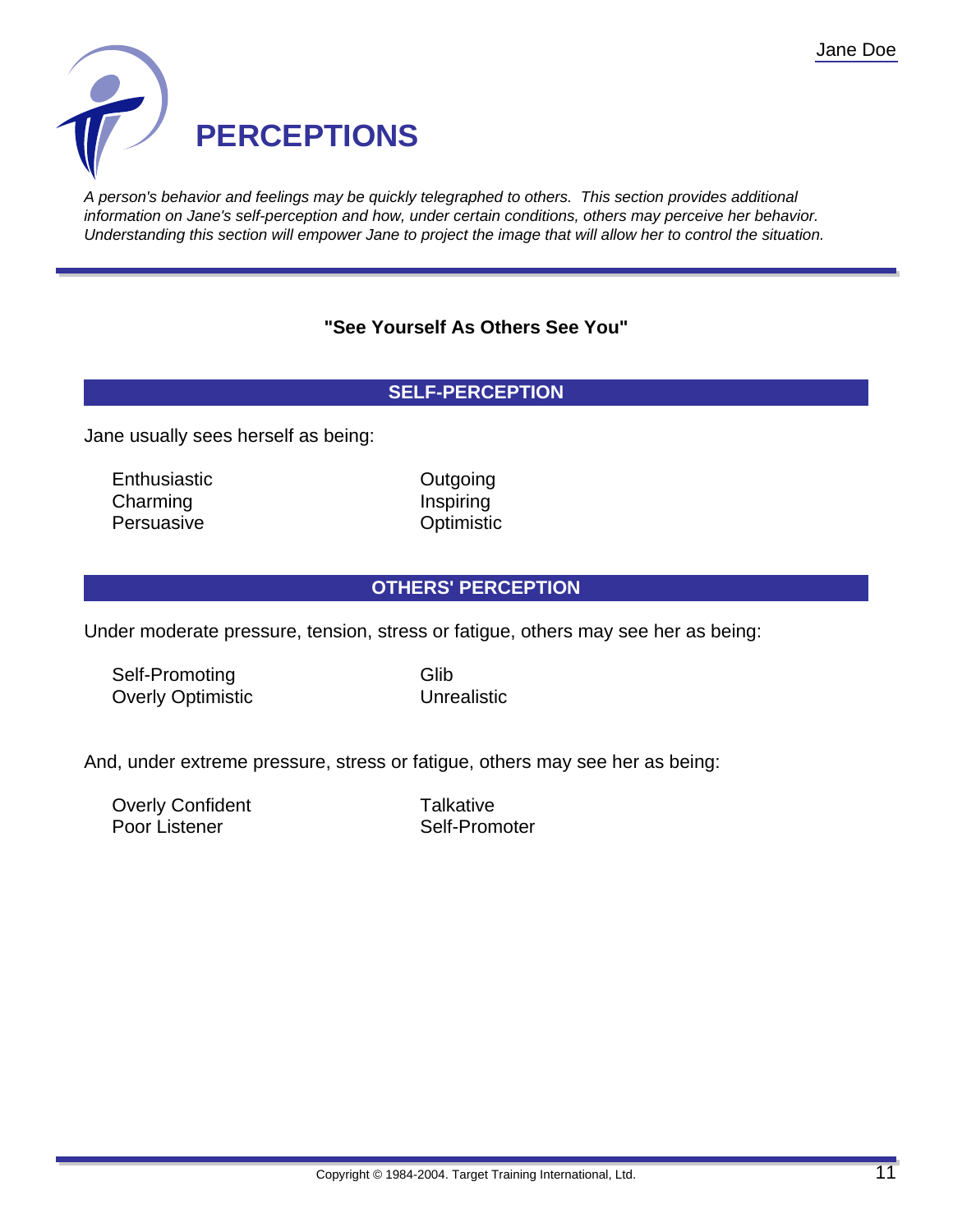

Based on Jane's responses, the report has marked those words that describe her personal behavior. They describe how she solves problems and meets challenges, influences people, responds to the pace of the environment and how she responds to rules and procedures set by others.

| <b>Dominance</b>                         | <b>Influencing</b>                          | <b>Steadiness</b>              | <b>Compliance</b>                         |  |
|------------------------------------------|---------------------------------------------|--------------------------------|-------------------------------------------|--|
| Demanding                                | <b>Effusive</b>                             | Phlegmatic                     | Evasive                                   |  |
|                                          |                                             |                                |                                           |  |
| Egocentric                               | <b>Inspiring</b>                            | Relaxed                        | Worrisome                                 |  |
|                                          |                                             | <b>Resistant to Change</b>     | Careful                                   |  |
| Driving                                  | <b>Magnetic</b>                             | Nondemonstrative               | Dependent                                 |  |
| Ambitious                                | <b>Political</b>                            |                                | Cautious                                  |  |
| Pioneering<br><b>Strong-Willed</b>       | <b>Enthusiastic</b><br><b>Demonstrative</b> | Passive                        | Conventional<br>Exacting                  |  |
| <b>Forceful</b>                          | <b>Persuasive</b>                           | Patient                        | <b>Neat</b>                               |  |
| <b>Determined</b>                        | <b>Warm</b>                                 |                                |                                           |  |
| <b>Aggressive</b>                        | <b>Convincing</b>                           | Possessive                     | Systematic                                |  |
| <b>Competitive</b>                       | <b>Polished</b>                             |                                | Diplomatic                                |  |
| <b>Decisive</b>                          | <b>Poised</b>                               | Predictable                    | Accurate                                  |  |
| <b>Venturesome</b>                       | <b>Optimistic</b>                           | Consistent                     | Tactful                                   |  |
|                                          |                                             | Deliberate                     |                                           |  |
| <b>Inquisitive</b><br><b>Responsible</b> | <b>Trusting</b><br><b>Sociable</b>          | Steady<br><b>Stable</b>        | Open-Minded<br><b>Balanced Judgment</b>   |  |
|                                          |                                             |                                |                                           |  |
| Conservative                             | Reflective                                  | <b>Mobile</b>                  | <b>Firm</b>                               |  |
| Calculating                              | Factual                                     | Active                         | Independent                               |  |
| Cooperative                              | Calculating                                 | <b>Restless</b>                | <b>Self-Willed</b>                        |  |
| Hesitant                                 | Skeptical                                   | Alert                          | <b>Stubborn</b>                           |  |
| Low-Keyed                                |                                             | Variety-Oriented               |                                           |  |
| Unsure                                   | Logical                                     | Demonstrative                  | <b>Obstinate</b>                          |  |
| Undemanding                              | Undemonstrative                             |                                |                                           |  |
| Cautious                                 | Suspicious<br>Matter-of-Fact                | Impatient<br>Pressure-Oriented | <b>Opinionated</b><br><b>Unsystematic</b> |  |
| Mild                                     | Incisive                                    | Eager                          | <b>Self-Righteous</b>                     |  |
| Agreeable                                |                                             | Flexible                       | <b>Uninhibited</b>                        |  |
| Modest                                   | Pessimistic                                 | Impulsive                      | <b>Arbitrary</b>                          |  |
| Peaceful                                 | Moody                                       | Impetuous                      | <b>Unbending</b>                          |  |
|                                          |                                             |                                |                                           |  |
| Unobtrusive                              | Critical                                    | Hypertense                     | <b>Careless with Details</b>              |  |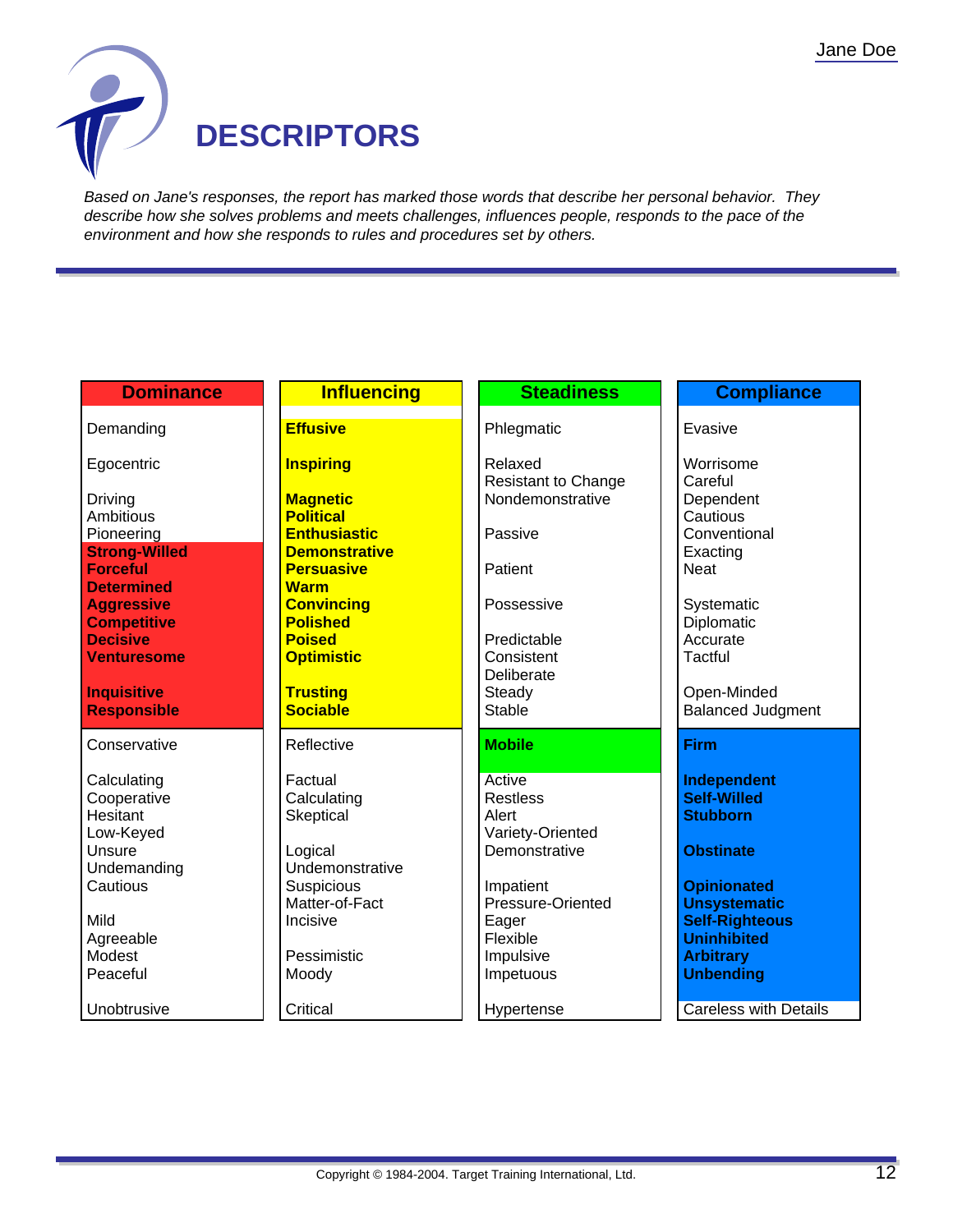

The following are examples of areas in which Jane may want to improve. Circle 1 to 3 areas and develop an action plan(s) to bring about the desired results. Look over the report for possible areas that need improvement.



| 1.                                                            |  |  |
|---------------------------------------------------------------|--|--|
| 2.                                                            |  |  |
| 3.                                                            |  |  |
|                                                               |  |  |
|                                                               |  |  |
| 1.                                                            |  |  |
| 2.                                                            |  |  |
| 3.                                                            |  |  |
|                                                               |  |  |
|                                                               |  |  |
| 1.                                                            |  |  |
| 2.                                                            |  |  |
| 3.                                                            |  |  |
|                                                               |  |  |
|                                                               |  |  |
| Date to Begin: ________________ Date to Review: _____________ |  |  |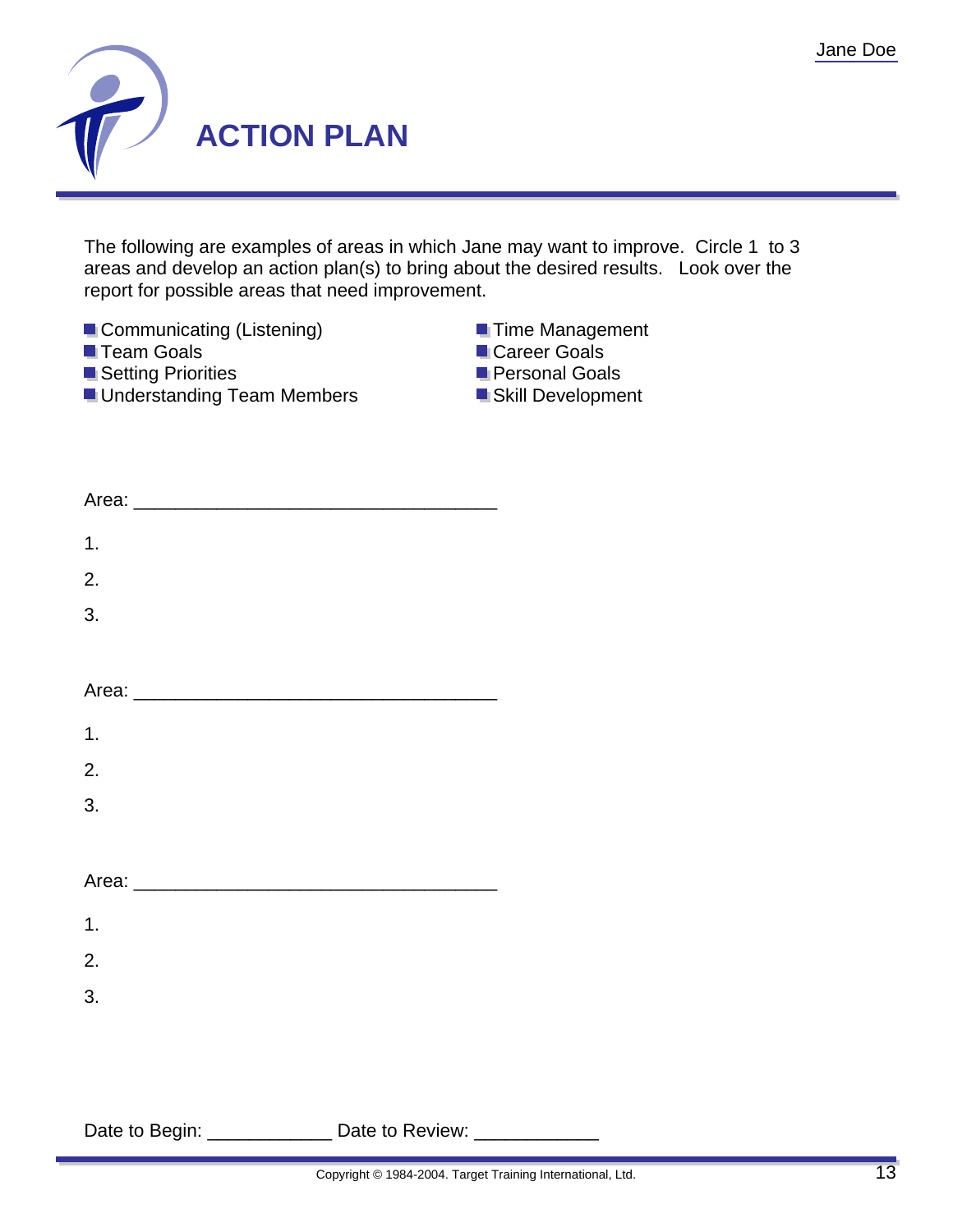



Norm 2003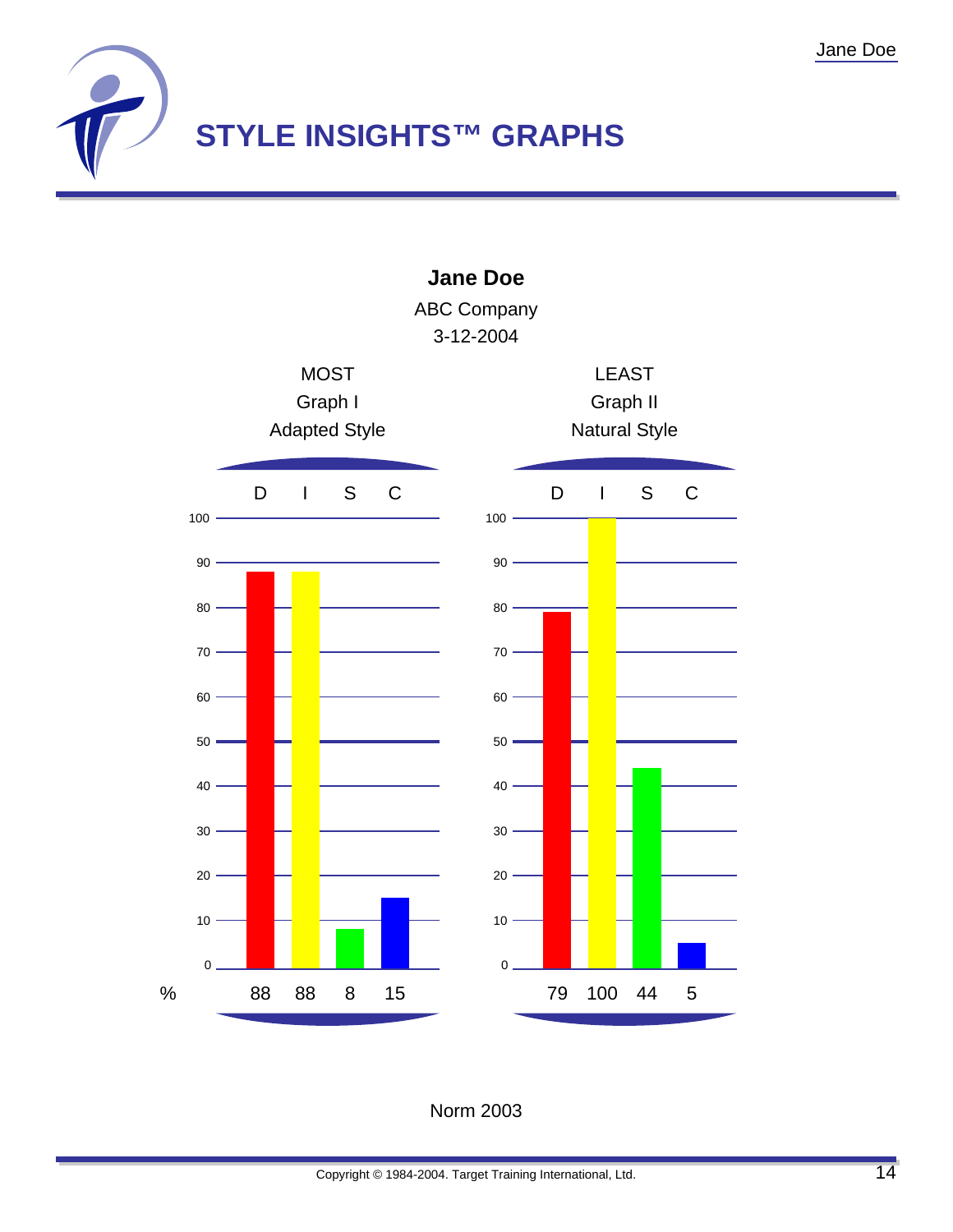

The Success Insights® Wheel is a powerful tool popularized in Europe. In addition to the text you have received about your behavioral style, the Wheel adds a visual representation that allows you to:

- $\blacksquare$  View your natural behavioral style (circle).
- **U** View your adapted behavioral style (star).
- $\blacksquare$  Note the degree you are adapting your behavior.
- If you filled out the Work Environment Analysis, view the relationship of your behavior to your job.

Notice on the next page that your Natural style (circle) and your Adapted style (star) are plotted on the Wheel. If they are plotted in different boxes, then you are adapting your behavior. The further the two plotting points are from each other, the more you are adapting your behavior.

If you are part of a group or team who also took the behavioral assessment, it would be advantageous to get together, using each person's Wheel, and make a master Wheel that contains each person's Natural and Adapted style. This allows you to quickly see where conflict can occur. You will also be able to identify where communication, understanding and appreciation can be increased.